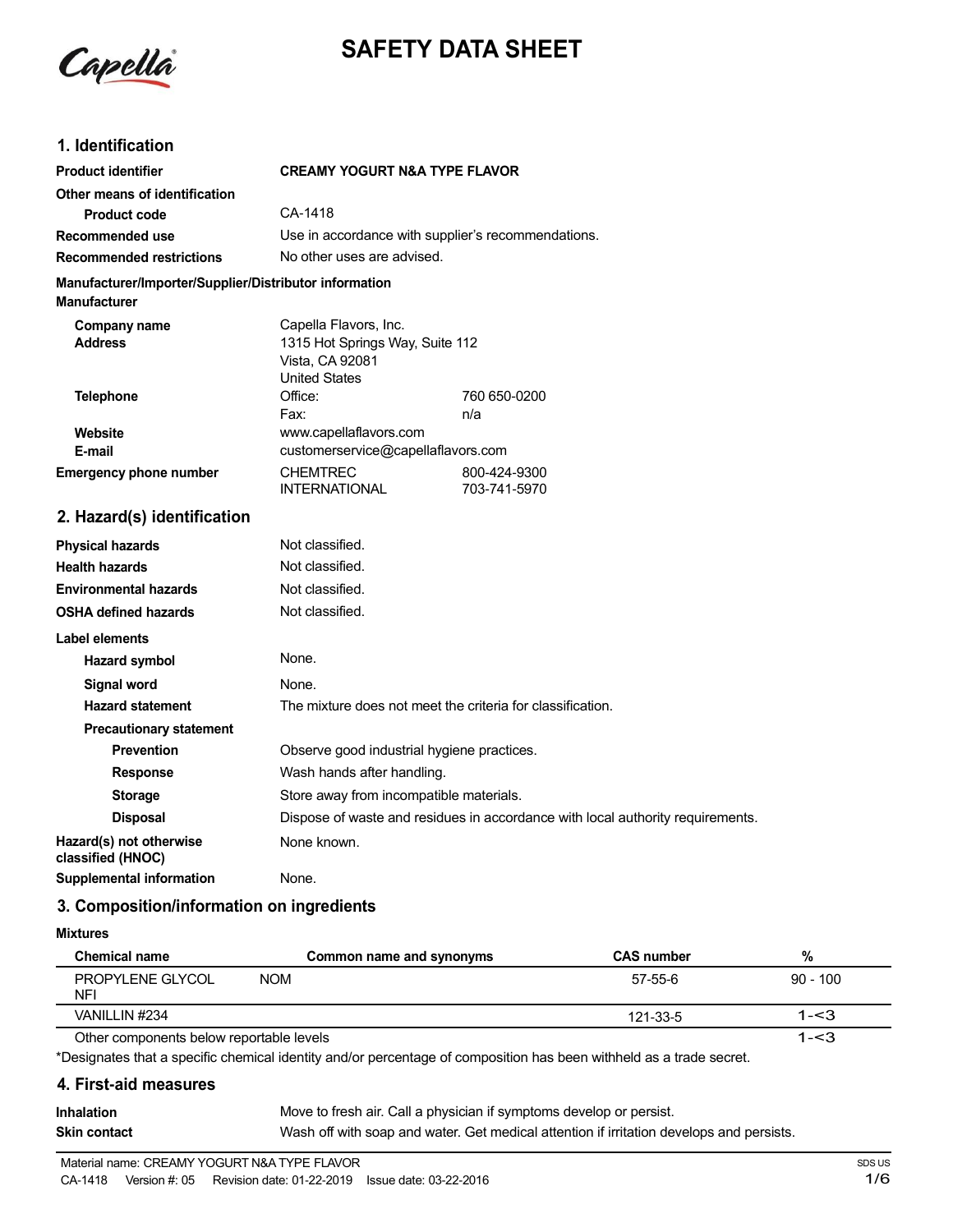| Eye contact                                                                  | Rinse with water. Get medical attention if irritation develops and persists.                                        |
|------------------------------------------------------------------------------|---------------------------------------------------------------------------------------------------------------------|
| Ingestion                                                                    | Rinse mouth. Get medical attention if symptoms occur.                                                               |
| Most important<br>symptoms/effects, acute and<br>delayed                     | Direct contact with eyes may cause temporary irritation.                                                            |
| Indication of immediate<br>medical attention and special<br>treatment needed | Treat symptomatically.                                                                                              |
| <b>General information</b>                                                   | Ensure that medical personnel are aware of the material(s) involved, and take precautions to<br>protect themselves. |
| 5. Fire-fighting measures                                                    |                                                                                                                     |
| Suitable extinguishing media                                                 | Alcohol resistant foam. Powder. Carbon dioxide (CO2).                                                               |
| Unsuitable extinguishing<br>media                                            | Do not use water jet as an extinguisher, as this will spread the fire.                                              |
| Specific hazards arising from<br>the chemical                                | During fire, gases hazardous to health may be formed.                                                               |
| Special protective equipment<br>and precautions for firefighters             | Self-contained breathing apparatus and full protective clothing must be worn in case of fire.                       |
| <b>Fire fighting</b><br>equipment/instructions                               | Move containers from fire area if you can do so without risk.                                                       |
| <b>Specific methods</b>                                                      | Use standard firefighting procedures and consider the hazards of other involved materials.                          |
| <b>General fire hazards</b>                                                  | No unusual fire or explosion hazards noted.                                                                         |

## **6. Accidental release measures**

| Personal precautions,<br>protective equipment and<br>emergency procedures | Keep unnecessary personnel away. For personal protection, see section 8 of the SDS.                                                                                                                                                               |
|---------------------------------------------------------------------------|---------------------------------------------------------------------------------------------------------------------------------------------------------------------------------------------------------------------------------------------------|
| Methods and materials for<br>containment and cleaning up                  | Use water spray to reduce vapors or divert vapor cloud drift.                                                                                                                                                                                     |
|                                                                           | Large Spills: Stop the flow of material, if this is without risk. Dike the spilled material, where this is<br>possible. Absorb in vermiculite, dry sand or earth and place into containers. Following product<br>recovery, flush area with water. |
|                                                                           | Small Spills: Wipe up with absorbent material (e.g. cloth, fleece). Clean surface thoroughly to<br>remove residual contamination.                                                                                                                 |
|                                                                           | Never return spills to original containers for re-use. For waste disposal, see section 13 of the SDS.                                                                                                                                             |
| <b>Environmental precautions</b>                                          | Avoid discharge into drains, water courses or onto the ground.                                                                                                                                                                                    |
| 7. Handling and storage                                                   |                                                                                                                                                                                                                                                   |
| <b>Precautions for safe handling</b>                                      | Avoid prolonged exposure. Observe good industrial hygiene practices.                                                                                                                                                                              |
|                                                                           |                                                                                                                                                                                                                                                   |

| <b>Processions</b> for our manaming | , word proforged exposure. Observe good industrial hygiene practices.                            |
|-------------------------------------|--------------------------------------------------------------------------------------------------|
| Conditions for safe storage,        | Store in tightly closed container. Store away from incompatible materials (see Section 10 of the |
| including any incompatibilities     | SDS).                                                                                            |
|                                     |                                                                                                  |

# **8. Exposure controls/personal protection**

## **Occupational exposure limits**

The following constituents are the only constituents of the product which have a PEL, TLV or other recommended exposure limit. At this time, the other constituents have no known exposure limits.

| US. Workplace Environmental Exposure Level (WEEL) Guides |                                                                                                                                                                                                                                                                                                                                                                    |                   |          |
|----------------------------------------------------------|--------------------------------------------------------------------------------------------------------------------------------------------------------------------------------------------------------------------------------------------------------------------------------------------------------------------------------------------------------------------|-------------------|----------|
| <b>Components</b>                                        | Type                                                                                                                                                                                                                                                                                                                                                               | Value             | Form     |
| PROPYLENE GLYCOL<br>NOM NFI (CAS 57-55-6)                | TWA                                                                                                                                                                                                                                                                                                                                                                | $10 \text{ mg/m}$ | Aerosol. |
| VANILLIN #234 (CAS<br>$121 - 33 - 5$                     | TWA                                                                                                                                                                                                                                                                                                                                                                | $10 \text{ mg/m}$ |          |
| <b>Biological limit values</b>                           | No biological exposure limits noted for the ingredient(s).                                                                                                                                                                                                                                                                                                         |                   |          |
| Appropriate engineering<br>controls                      | Good general ventilation should be used. Ventilation rates should be matched to conditions. If<br>applicable, use process enclosures, local exhaust ventilation, or other engineering controls to<br>maintain airborne levels below recommended exposure limits. If exposure limits have not been<br>established, maintain airborne levels to an acceptable level. |                   |          |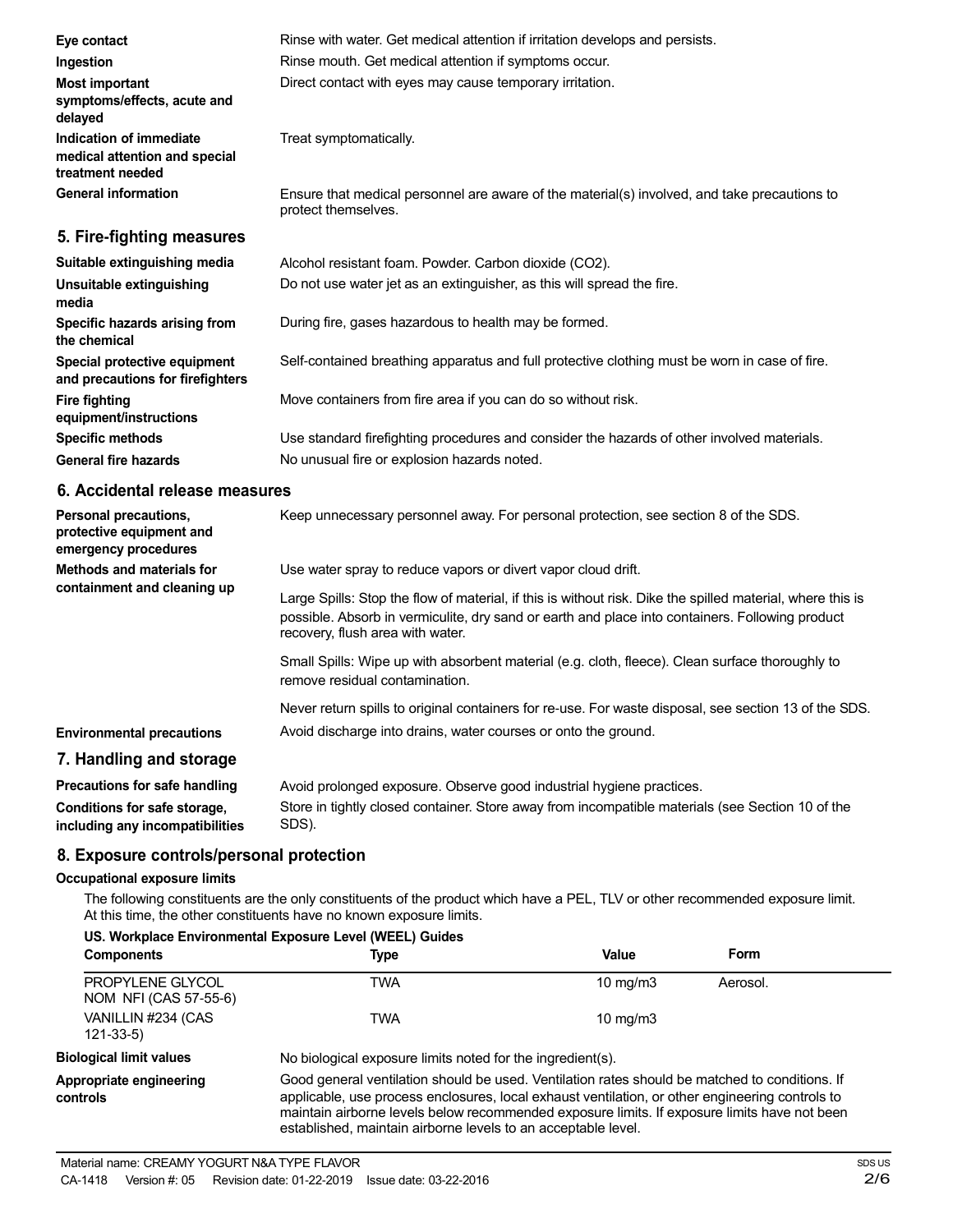#### **Individual protection measures, such as personal protective equipment**

| Eye/face protection                              | Wear safety glasses with side shields (or goggles).                                                                                                                                                                         |
|--------------------------------------------------|-----------------------------------------------------------------------------------------------------------------------------------------------------------------------------------------------------------------------------|
| <b>Skin protection</b><br><b>Hand protection</b> | Wear appropriate chemical resistant gloves.                                                                                                                                                                                 |
| Other                                            | Wear suitable protective clothing.                                                                                                                                                                                          |
| <b>Respiratory protection</b>                    | In case of insufficient ventilation, wear suitable respiratory equipment.                                                                                                                                                   |
| <b>Thermal hazards</b>                           | Wear appropriate thermal protective clothing, when necessary.                                                                                                                                                               |
| General hygiene<br>considerations                | Always observe good personal hygiene measures, such as washing after handling the material<br>and before eating, drinking, and/or smoking. Routinely wash work clothing and protective<br>equipment to remove contaminants. |

# **9. Physical and chemical properties**

**Appearance**

| <b>Physical state</b>                             | Liquid.                                                                                       |
|---------------------------------------------------|-----------------------------------------------------------------------------------------------|
| Form                                              | Liquid.                                                                                       |
| Color                                             | Not available.                                                                                |
| Odor                                              | Not available.                                                                                |
| <b>Odor threshold</b>                             | Not available.                                                                                |
| рH                                                | Not available.                                                                                |
| Melting point/freezing point                      | -74.2 $\degree$ F (-59 $\degree$ C) estimated                                                 |
| Initial boiling point and boiling<br>range        | 370.76 °F (188.2 °C) estimated                                                                |
| <b>Flash point</b>                                | $>$ 200.0 °F ( $>$ 93.3 °C)                                                                   |
| <b>Evaporation rate</b>                           | Not available.                                                                                |
| Flammability (solid, gas)                         | Not applicable.                                                                               |
| Upper/lower flammability or explosive limits      |                                                                                               |
| <b>Flammability limit - lower</b><br>(%)          | Not available.                                                                                |
| <b>Flammability limit - upper</b><br>(%)          | Not available.                                                                                |
| Explosive limit - lower (%)                       | Not available.                                                                                |
| Explosive limit - upper (%)                       | Not available.                                                                                |
| Vapor pressure                                    | 0.17 hPa estimated                                                                            |
| Vapor density                                     | Not available.                                                                                |
| <b>Relative density</b>                           | Not available.                                                                                |
| Solubility(ies)                                   |                                                                                               |
| Solubility (water)                                | Not available.                                                                                |
| <b>Partition coefficient</b><br>(n-octanol/water) | Not available.                                                                                |
| <b>Auto-ignition temperature</b>                  | 700 °F (371.11 °C) estimated                                                                  |
| <b>Decomposition temperature</b>                  | Not available.                                                                                |
| <b>Viscosity</b>                                  | Not available.                                                                                |
| Other information                                 |                                                                                               |
| <b>Explosive properties</b>                       | Not explosive.                                                                                |
| <b>Flammability class</b>                         | Combustible IIIB estimated                                                                    |
| <b>Oxidizing properties</b>                       | Not oxidizing.                                                                                |
| <b>Refractive index</b>                           | 1.4176 - 1.4476                                                                               |
| <b>Specific gravity</b>                           | $1.02 - 1.05$                                                                                 |
| 10. Stability and reactivity                      |                                                                                               |
| <b>Reactivity</b>                                 | The product is stable and non-reactive under normal conditions of use, storage and transport. |

Material is stable under normal conditions.

**Chemical stability**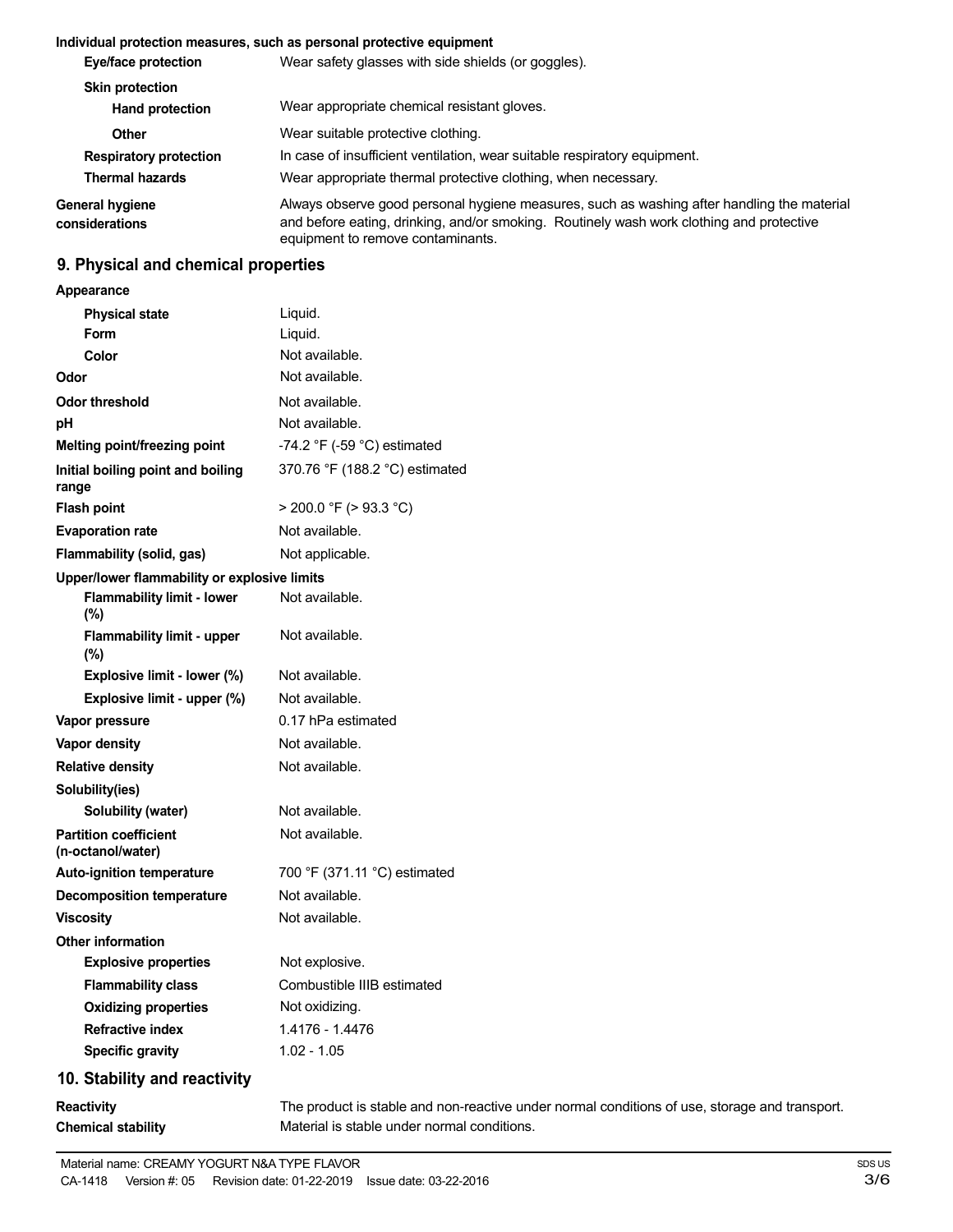| Possibility of hazardous<br>reactions                                                  | No dangerous reaction known under conditions of normal use.                                                                                                                                           |
|----------------------------------------------------------------------------------------|-------------------------------------------------------------------------------------------------------------------------------------------------------------------------------------------------------|
| <b>Conditions to avoid</b>                                                             | Keep away from heat, hot surfaces, sparks, open flames and other ignition sources. Avoid<br>temperatures exceeding the flash point. Contact with incompatible materials.                              |
| Incompatible materials                                                                 | Strong oxidizing agents.                                                                                                                                                                              |
| <b>Hazardous decomposition</b><br>products                                             | No hazardous decomposition products are known.                                                                                                                                                        |
| 11. Toxicological information                                                          |                                                                                                                                                                                                       |
| Information on likely routes of exposure                                               |                                                                                                                                                                                                       |
| <b>Inhalation</b>                                                                      | Prolonged inhalation may be harmful.                                                                                                                                                                  |
| <b>Skin contact</b>                                                                    | No adverse effects due to skin contact are expected.                                                                                                                                                  |
| Eye contact                                                                            | Direct contact with eyes may cause temporary irritation.                                                                                                                                              |
| Ingestion                                                                              | Expected to be a low ingestion hazard.                                                                                                                                                                |
| Symptoms related to the<br>physical, chemical and<br>toxicological characteristics     | Direct contact with eyes may cause temporary irritation.                                                                                                                                              |
| Information on toxicological effects                                                   |                                                                                                                                                                                                       |
| <b>Acute toxicity</b>                                                                  | Not available.                                                                                                                                                                                        |
| <b>Skin corrosion/irritation</b>                                                       | Prolonged skin contact may cause temporary irritation.                                                                                                                                                |
| Serious eye damage/eye<br>irritation                                                   | Direct contact with eyes may cause temporary irritation.                                                                                                                                              |
| Respiratory or skin sensitization                                                      |                                                                                                                                                                                                       |
| <b>Respiratory sensitization</b>                                                       | Not a respiratory sensitizer.                                                                                                                                                                         |
| <b>Skin sensitization</b>                                                              | This product is not expected to cause skin sensitization.                                                                                                                                             |
| Germ cell mutagenicity                                                                 | No data available to indicate product or any components present at greater than 0.1% are<br>mutagenic or genotoxic.                                                                                   |
| Carcinogenicity                                                                        | Not classifiable as to carcinogenicity to humans.                                                                                                                                                     |
| IARC Monographs. Overall Evaluation of Carcinogenicity                                 |                                                                                                                                                                                                       |
| Not listed.<br>Not regulated.<br>Not listed.                                           | OSHA Specifically Regulated Substances (29 CFR 1910.1001-1052)<br>US. National Toxicology Program (NTP) Report on Carcinogens                                                                         |
| <b>Reproductive toxicity</b>                                                           | This product is not expected to cause reproductive or developmental effects.                                                                                                                          |
| Specific target organ toxicity -<br>single exposure                                    | Not classified.                                                                                                                                                                                       |
| Specific target organ toxicity -<br>repeated exposure                                  | Not classified.                                                                                                                                                                                       |
| <b>Aspiration hazard</b>                                                               | Not an aspiration hazard.                                                                                                                                                                             |
| <b>Chronic effects</b>                                                                 | Prolonged inhalation may be harmful.                                                                                                                                                                  |
| 12. Ecological information                                                             |                                                                                                                                                                                                       |
| <b>Ecotoxicity</b>                                                                     | The product is not classified as environmentally hazardous. However, this does not exclude the<br>possibility that large or frequent spills can have a harmful or damaging effect on the environment. |
| Persistence and degradability                                                          | No data is available on the degradability of any ingredients in the mixture.                                                                                                                          |
| <b>Bioaccumulative potential</b>                                                       |                                                                                                                                                                                                       |
| Partition coefficient n-octanol / water (log Kow)<br>PROPYLENE GLYCOL<br>VANILLIN #234 | $-0.92$<br>NOM NFI<br>1.37                                                                                                                                                                            |
| <b>Mobility in soil</b>                                                                | No data available.                                                                                                                                                                                    |
| Other adverse effects                                                                  | No other adverse environmental effects (e.g. ozone depletion, photochemical ozone creation<br>potential, endocrine disruption, global warming potential) are expected from this component.            |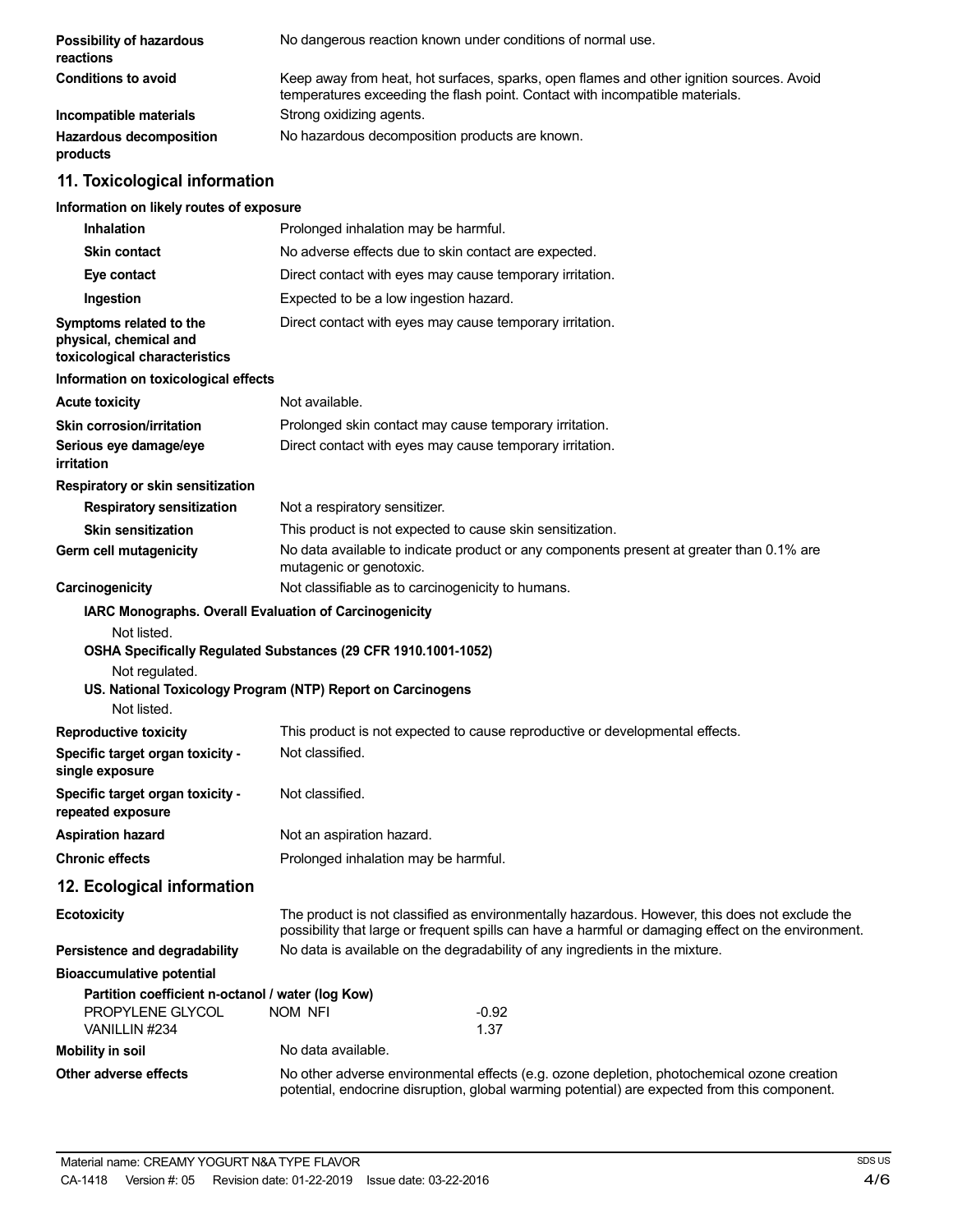| 13. Disposal considerations                                                    |                                                                                                                                                                                                                        |
|--------------------------------------------------------------------------------|------------------------------------------------------------------------------------------------------------------------------------------------------------------------------------------------------------------------|
| <b>Disposal instructions</b>                                                   | Collect and reclaim or dispose in sealed containers at licensed waste disposal site.                                                                                                                                   |
| <b>Local disposal regulations</b>                                              | Dispose in accordance with all applicable regulations.                                                                                                                                                                 |
| Hazardous waste code                                                           | The waste code should be assigned in discussion between the user, the producer and the waste<br>disposal company.                                                                                                      |
| Waste from residues / unused<br>products                                       | Dispose of in accordance with local regulations. Empty containers or liners may retain some<br>product residues. This material and its container must be disposed of in a safe manner (see:<br>Disposal instructions). |
| <b>Contaminated packaging</b>                                                  | Since emptied containers may retain product residue, follow label warnings even after container is<br>emptied. Empty containers should be taken to an approved waste handling site for recycling or<br>disposal.       |
| 14. Transport information                                                      |                                                                                                                                                                                                                        |
| <b>DOT</b>                                                                     |                                                                                                                                                                                                                        |
| Not regulated as dangerous goods.                                              |                                                                                                                                                                                                                        |
| <b>IATA</b>                                                                    |                                                                                                                                                                                                                        |
| Not regulated as dangerous goods.                                              |                                                                                                                                                                                                                        |
| <b>IMDG</b>                                                                    |                                                                                                                                                                                                                        |
| Not regulated as dangerous goods.                                              |                                                                                                                                                                                                                        |
| Transport in bulk according to<br>Annex II of MARPOL 73/78 and<br>the IBC Code | Not established.                                                                                                                                                                                                       |
| 15. Regulatory information                                                     |                                                                                                                                                                                                                        |
| <b>US federal regulations</b>                                                  | This product is not known to be a "Hazardous Chemical" as defined by the OSHA Hazard<br>Communication Standard, 29 CFR 1910.1200.                                                                                      |
| <b>Toxic Substances Control Act (TSCA)</b>                                     |                                                                                                                                                                                                                        |
|                                                                                | TSCA Section 12(b) Export Notification (40 CFR 707, Subpt. D)                                                                                                                                                          |
| Not regulated.                                                                 |                                                                                                                                                                                                                        |
| CERCLA Hazardous Substance List (40 CFR 302.4)                                 |                                                                                                                                                                                                                        |
| Not listed.                                                                    |                                                                                                                                                                                                                        |
| SARA 304 Emergency release notification                                        |                                                                                                                                                                                                                        |
| Not regulated.                                                                 |                                                                                                                                                                                                                        |
|                                                                                | OSHA Specifically Regulated Substances (29 CFR 1910.1001-1052)                                                                                                                                                         |
| Not regulated.                                                                 |                                                                                                                                                                                                                        |
| Superfund Amendments and Reauthorization Act of 1986 (SARA)                    |                                                                                                                                                                                                                        |
| SARA 302 Extremely hazardous substance                                         |                                                                                                                                                                                                                        |
| Not listed.                                                                    |                                                                                                                                                                                                                        |

**SARA 311/312 Hazardous** No (Exempt) **chemical**

**SARA 313 (TRI reporting)**

Not regulated.

#### **Other federal regulations**

**Clean Air Act (CAA) Section 112 Hazardous Air Pollutants (HAPs) List**

Not regulated.

**Clean Air Act (CAA) Section 112(r) Accidental Release Prevention (40 CFR 68.130)**

Not regulated.

**Safe Drinking Water Act** Not regulated.

**(SDWA)**

**US state regulations**

#### **California Proposition 65**

California Safe Drinking Water and Toxic Enforcement Act of 1986 (Proposition 65): This material is not known to contain any chemicals currently listed as carcinogens or reproductive toxins. For more information go to www.P65Warnings.ca.gov.